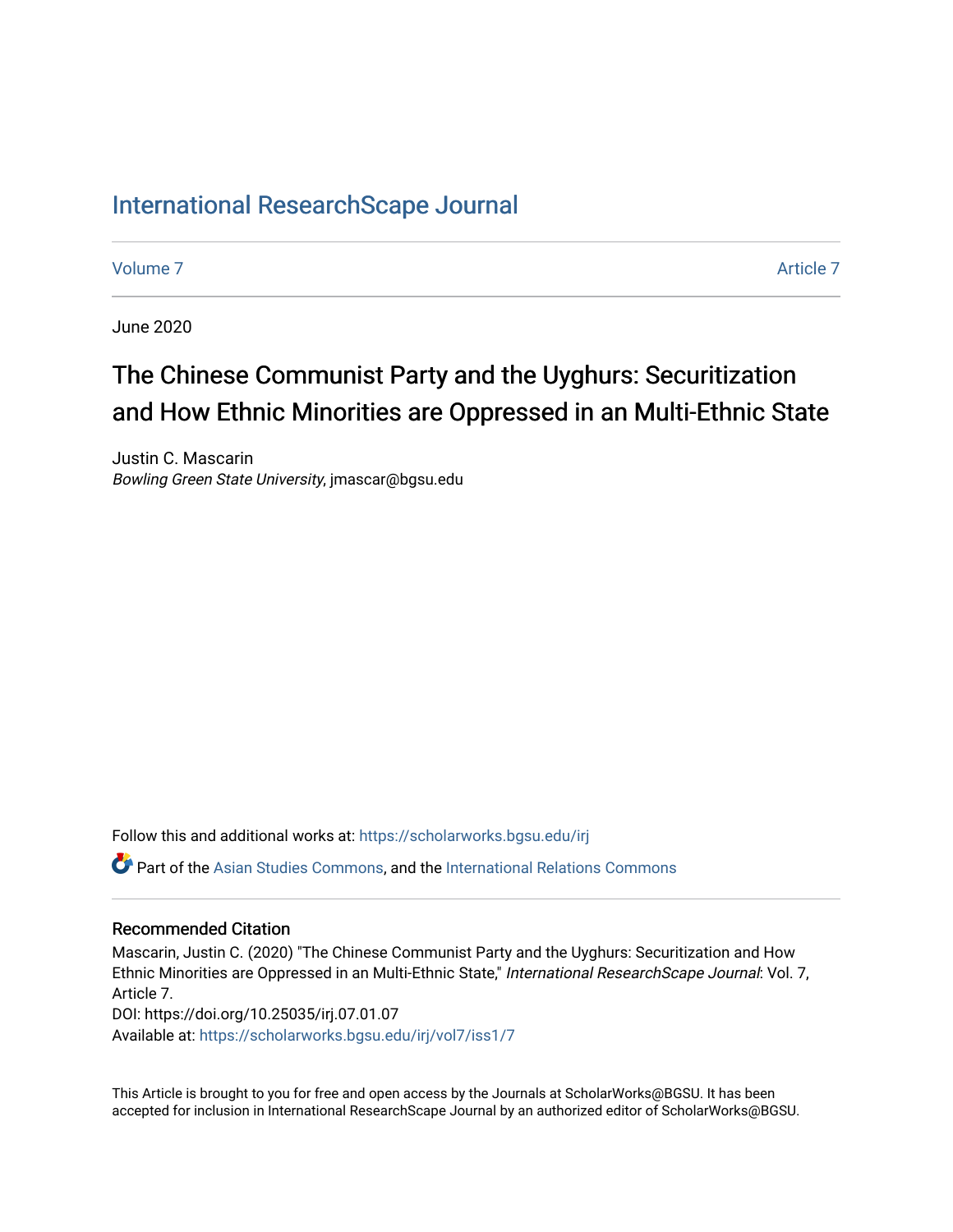# The Chinese Communist Party and the Uyghurs: Securitization and How Ethnic Minorities are Oppressed in a Multi-Ethnic State

## Justin Mascarin

Abstract: Since the beginning of the War on Terror in 2001, the Chinese Communist Party (CCP) has convinced its own populace as well as foreign countries that increasing security measures in the Xinjiang region are necessary. In 2014, in response to terror attacks, the Chinese Government announced the "Strike Hard Campaign Against Violent Terrorism" aimed at the Xinjiang Uyghur Autonomous Region, and more specifically the Uyghur ethnic minority. This paper will analyze the oppression of the Uyghurs in China through securitization theory and the political and ethnic theories to construct a better understanding of how large multi-ethnic states legitimize oppressing minority groups within their own country. The findings are that through a combination of Hanethnocentrism, internal political control and the redefinition of Uyghur resistance to cultural assimilation as a security issue of "Islamic extremism" the CCP can justify the incarceration and indoctrination of the Uyghurs. The international Community despite its acknowledgement of human rights abuses is ill equipped to confront ethnic oppression by big states such as China due to a lack of appropriate legal structures, concepts and definitions on the international level.

#### **Description of The Issue**

The ethno-culturally diverse residents of China's Xinjiang Uyghur Autonomous Region have been caught in the middle of political, economic, and ethnic influence and strife for thousands of years. The Uyghurs are an ethnic minority first politically designated by the Guomindang (GMD or Kuomintang, or the National Party) before 1949 and then after 1949 by the Chinese Communist Party (CCP) as the Turkic non-nomadic Muslim inhabitants of the region. Various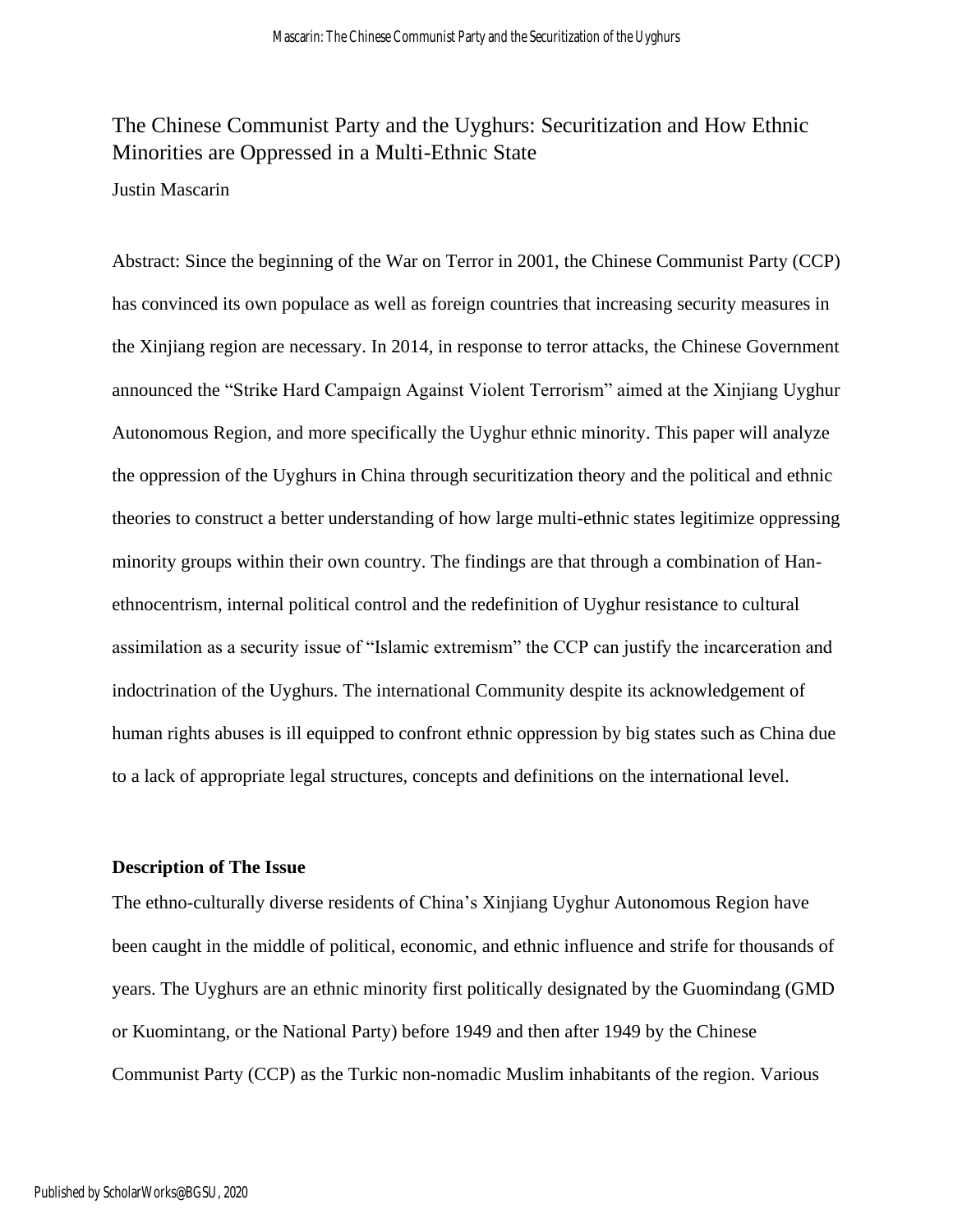ethnic groups in Xinjiang have been subject to intermittent persecution by various Chinese governments and policies. The persecution of the Uyghurs by the CCP is the most recent such campaign wherein the CCP is exercising the full force of the Chinese state's surveillance system and incarcerating up to a million Uyghurs.

Much of what is known about the Xinjiang persecutions is from investigative journalism. This includes internal CCP cables and other documents released by the International Consortium of Investigative Journalists (ICIJ) and the New York Times (Ramzy & Buckley). These cables outline the internal goals and directives concerning the incarceration and "re-education" of the Uyghurs. There is little up to date political and demographic data on the region, due to information control by the CCP, making it difficult to conduct external quantitative analysis. Nevertheless, this paper will examine the Chinese political and ethnic philosophy and securitization within the context of China's current political objectives to understand why the persecution is happening with renewed strength.

The structure of the paper is as follows: the first section will outline the idea of Xinjiang as being subject to "centripetal forces" in its history and presently. The second section will develop China's philosophical approach to questions of ethnicity and where the Uyghurs fit within it. The third section will apply the securitization theory in the context of the CCP policies, the recent history of events regarding the securitization of the Uyghurs, and the referent ideals that the CCP claims are currently threatened. The final section will discuss the security actions leveraged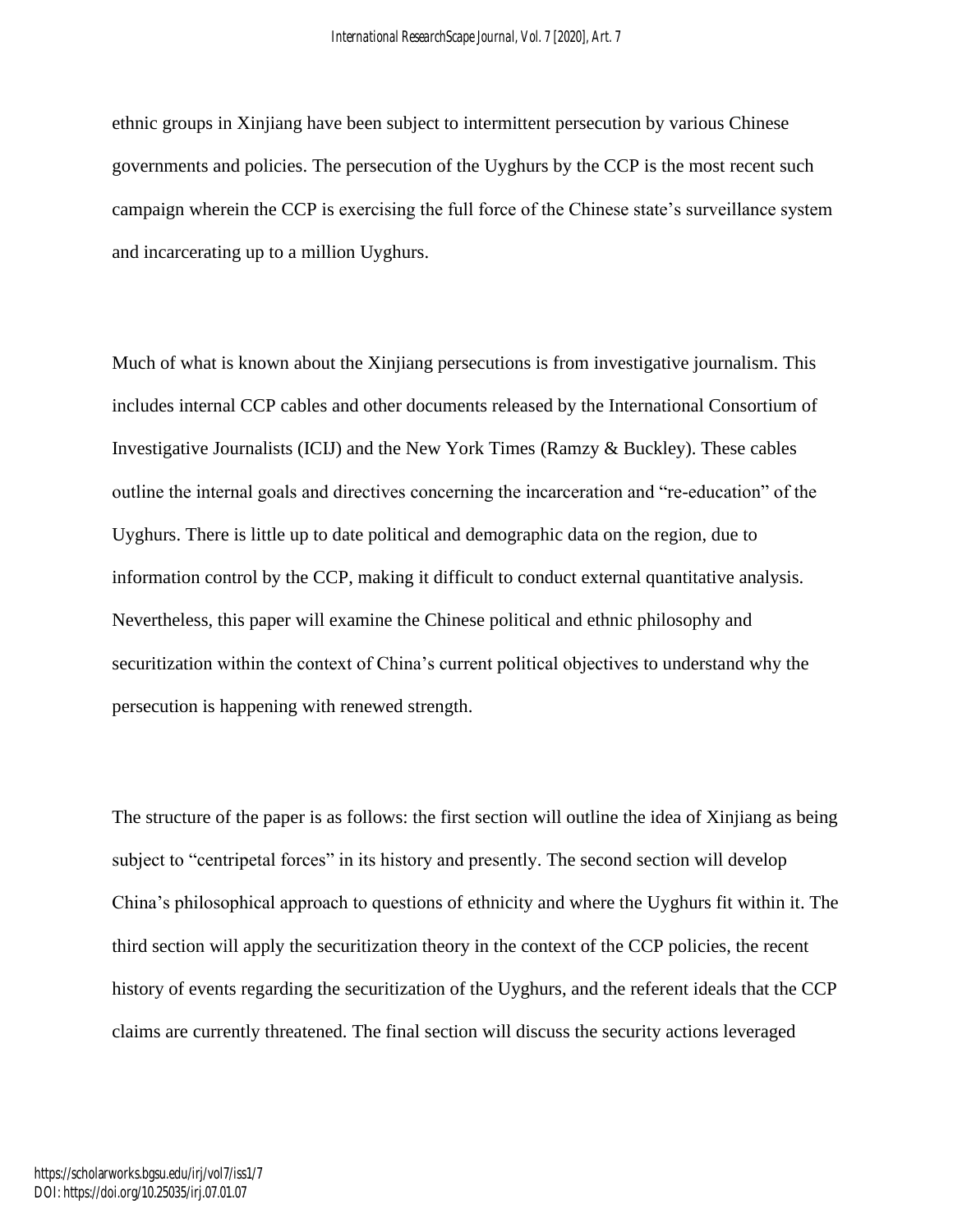against the Uyghurs and implications of such actions for the relations of multi-ethnic states, the ethnic minorities within them, and the international community.

## **"Centrifugal and Centripetal forces" in Xinjiang's History**

Fredrick Starr introduced the idea of "centrifugal" (8) and "centripetal" (11) forces as an important aspect defining the Xinjiang-region. The centrifugal forces are all the powers that influenced Xinjiang throughout its history. Mainly, he references the nomads from the north, China's various governments originating in the east, and various Islamic connections projecting their influence from the Indian subcontinent to the south (Starr 7-8). This characterization can be augmented with the former Russian influence from the north. At the same time there are also "centripetal" forces that characterize Xinjiang as resistant to occupation and control by any outside entity. This includes the geographic realities of the region: mainly its uninhabitable desert and mountain rages which make Xinjiang difficult to control. Starr argued that the largest of the centripetal forces is "the rise of pan-Uyghur identity" (Starr 13). This centripetal force was aided unintentionally by the Chinese through their imitation of Soviet-style approaches to ethnic minorities. The creation of an ethnic identity under the GMD and later central communist state further fueled the Uyghur separatists' desire to return to self-determination and autonomy.

This framework is helpful because China, through multiple governments, has tried to use these forces to control the region. For example, GMD leaders in Xinjiang actively encouraged political competition amongst ethnicities and religious sects (Millward & Tursun 68). The CCP, to effectively administer the Xinjiang region, worked with local leaders and gave them some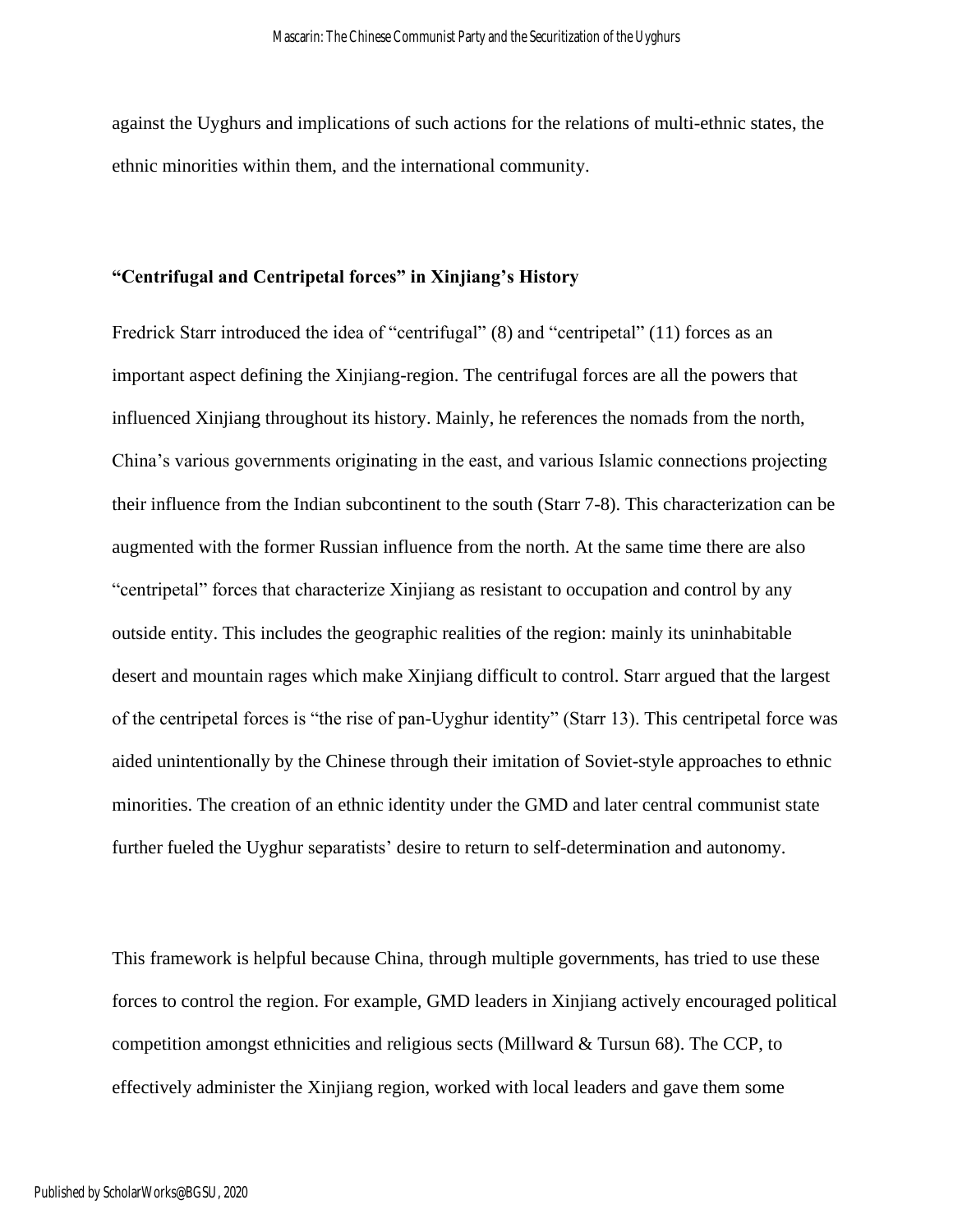autonomy in their local governance. Now, the CCP desires to break many of these forces to bring Xinjiang closer to the rest of China. Since the breakdown of the Soviet Union the new Central Asian countries bordering China – Kazakhstan, Tajikistan, and Uzbekistan - act as the newest and most immediate centrifugal force pulling Xinjiang away from China and agitating the centripetal force of Uyghur separatism. Their independence and subsequent Islamic revival provide a model for Uyghur independence. Ethnic Uyghurs that reside in these countries also provide support for a separatist movement.

#### **The Uyghurs and Ethnic Politics**

To understand the separatism situation in Xinjiang and the security solutions enacted by the CCP, it is important to first review the history of ethnic politics in modern China. Each political entity needs to create an argument for their existence. No claim of statehood, even the Uyghur claim, is a natural one. To some extent statehood and political classifications of ethnicity within the state are socially constructed (Collins & Cottey). Under GMD rule, Sun Yat-sen put forth the "five races of china" theory which includes the Han, Hui, Manchus, Mongolians and Tibetans. Sheng Shicai, a GMD ruler of Xinjiang from 1933-1944, instead took an ethnic survey of the region and identified 14 ethnicities. This was the first time that Uyghur entered official use. Taking this official category, modern Uyghur separatists linked this categorization to an argument for nationhood. Sheng Shicai's process of identifying ethnicities was influenced heavily by the Soviet model and these classifications would be solidified when the CCP came into power.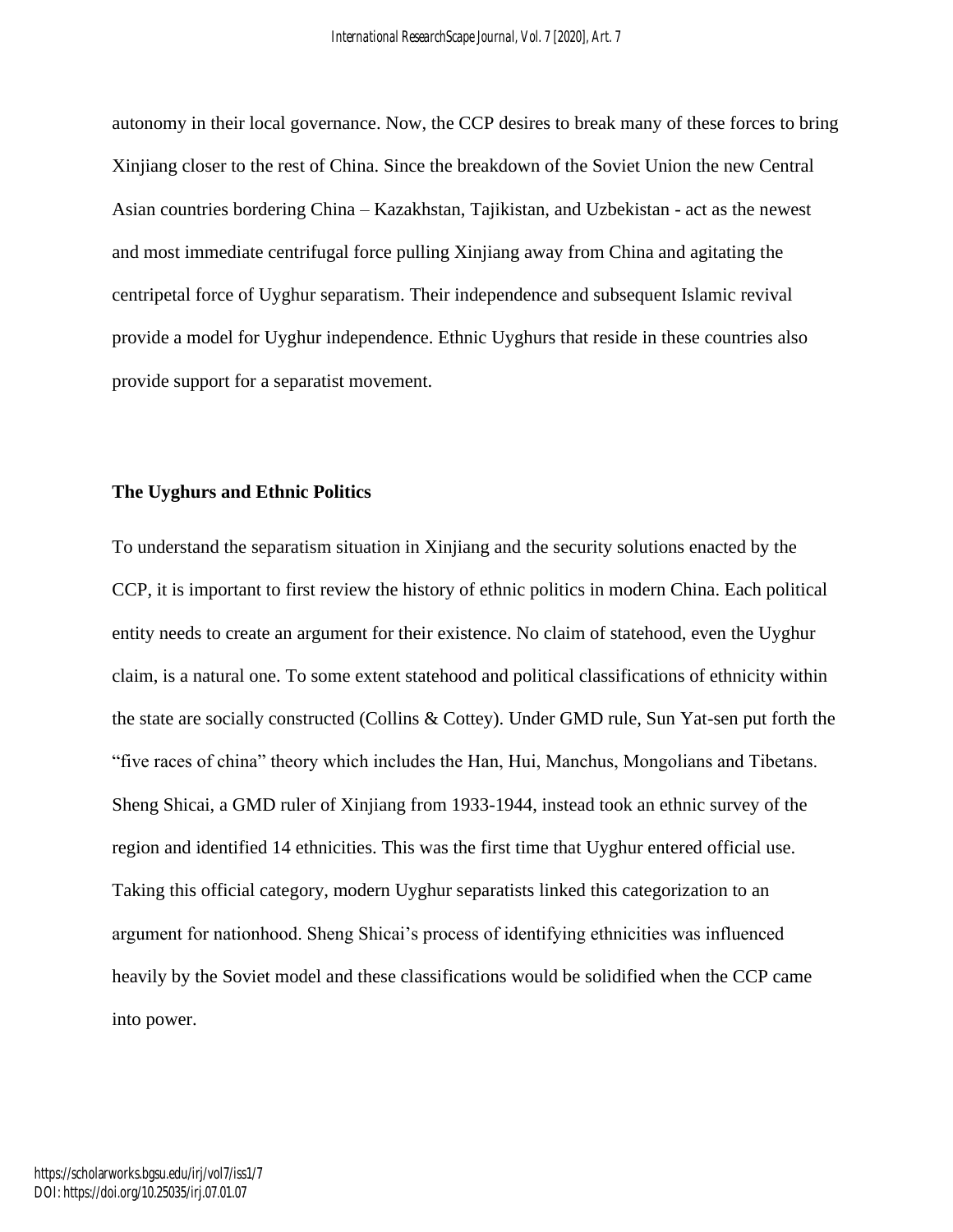The CCP worked to downplay the ethnic differentiations which included the "five races" theory and the specific regional classifications. It must be noted though that Xinjiang also was declared as an autonomous region in 1955. The CCP merged the Marxist social theory of progress with the underlying view of Han ethnocentricity (Gladney). The Han ethnicity is the largest and most politically powerful in China. What agitated the rise of Han led organizations like the GMD and the CCP was the reaction to foreign intervention by the Western powers and Manchu rulers of the Qing dynasty (1644-1912). Mao Zedong, the leader of the CCP, was hardly a cultural relativist by saying that, "Why tour the four continents' when China itself contains so much" (Spence 136) During this period China, through the CCP, became a Sinocentric state to the rest of the world. Internally Mao tried to separate ethnicity and politics. In doing so he made the Han majority the center of politics through his policies allowing Han-ethnocentrism to continue.

The CCP's current policy to promote nationalism in the multi-ethnic state is constructed off the Chinese term *Zhonghua Minzu* or "Chinese Ethnicities." It shares similarities with other multiethnic (imperial) identity projects such as the former Ottoman Empire wherein the ethnic differences are respected but an overarching nation-building project is driven by the idea of proudly partaking in the unity of the political state. The CCP creates propaganda claiming to celebrate ethnic diversity and autonomy. They hold these beliefs about ethnic diversity within the purview of a Han ethno-centric view of ethnicity (Bulag). Therefore, ethnicities and other "Han" cultures are seen as backwards and therefore it is the responsibility of the Han majority to modernize the "backwards" ethnicities (Gladney). These beliefs were what motivated much of the state sponsored modernization projects which required Han migration from the 1940s to the 1980s to various frontiers (Hansen 81). Xinjiang has been subject to governmental policies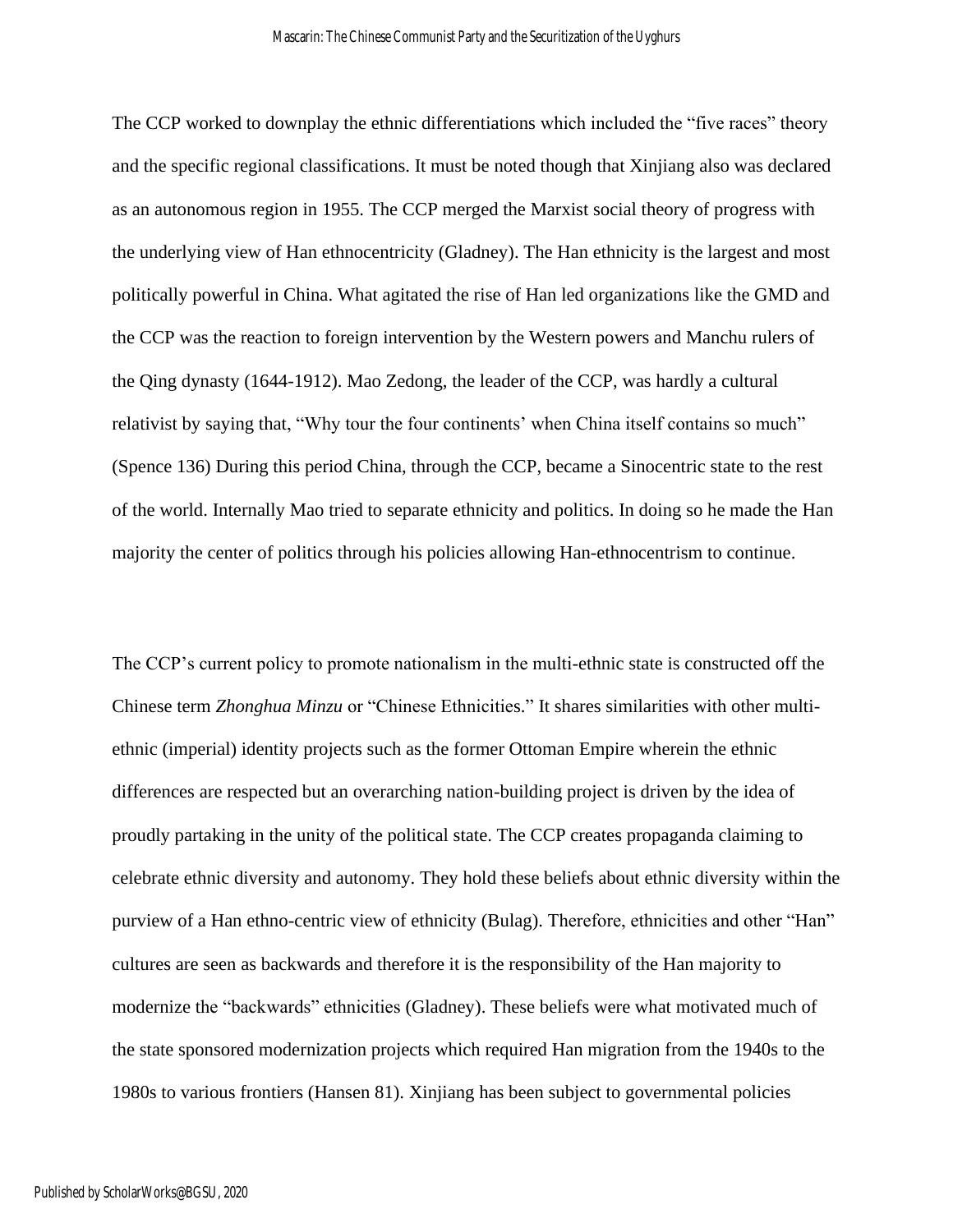encouraging Han migration since the Qing Dynasty (Millward & Tursen 63). The purpose has always been to change the ethnic makeup of the region and make it more politically stable for the ruling government. From the perspective of the CCP, the Uyghurs, as an ethnicity in China, only receive and will continue to receive the economic progress through continued connection with the Han majority (Hansen).

#### **Securitization Theory and The Social Construction of Security and Threats in Xinjiang**

Securitization theory is a recently developed approach in International Relations, heavily driven by Social Constructivists, which assumes that there are no naturally existing threats. Instead, state actors "must label existential threats as a security problem and convince a relevant audience to allow them to take extraordinary action." (Waever). The CCP is adept at labeling threats and convincing relevant audiences even despite the authoritarian nature of the regime. Balzacq, in explaining the basis of securitization, says that "something becomes a security problem through discursive politics (Balzacq 1). Therefore, at some level of politics there is a communicative and discussion-based process of what constitutes a security threat. This paper will focus on the sociological and structural aspects of securitization as opposed to the linguistic aspects. Still, language is a key to the securitization process because it is in the rhetoric of the CCP that one can parse the referent object; things or ideals that are at stake for the populace due to the security threat (Waever).

Originally in China, Mao Zedong was adept at being able to overstep the CCP establishment and convince the people of threats to the Chinese nation. This can be seen in the Cultural Revolution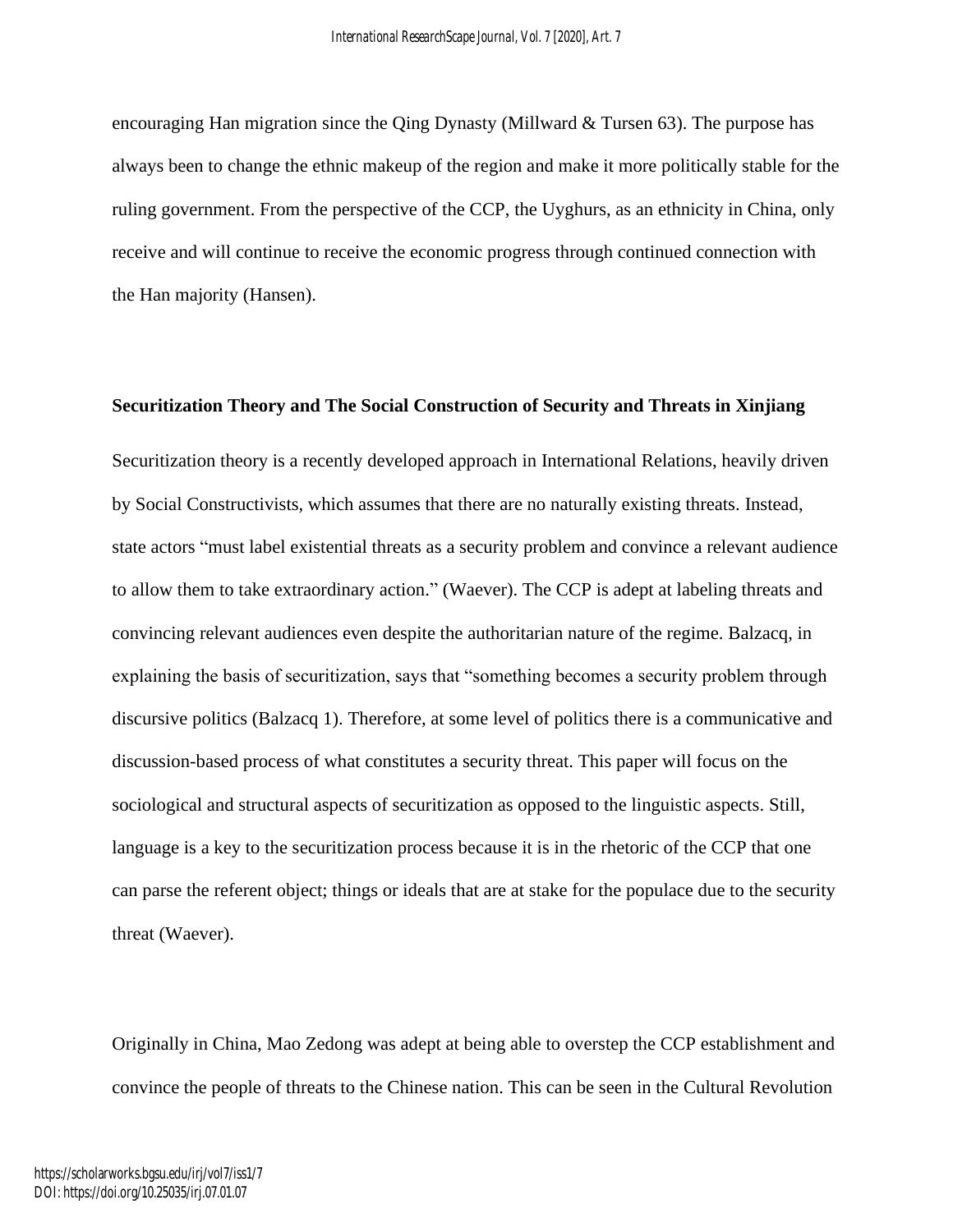(1966-1974) where much of the Party was under threat from Mao and the Red Guard. After Mao's death in 1976, the desire for stability caused a consolidation of CCP power. Then following the Tiananmen square massacre in 1989, Deng Xiaoping further hampered the process in which citizens could assemble and protest (Saich 89). The current CCP uses classical tactics plus innovative strategies to inhibit discourse in the twenty first century. This includes state political and historical education which are a mainstay of building Chinese nationalism and communist loyalty. The CCP also censors public discourse through strong integration of the Chinese Internet to specific apps and an aggressive firewall system shielding China from outside influence. Regardless, the Chinese government still must maintain legitimacy amongst its citizens and all the ethnicities. This requires a careful balance to ensure that any action and situation does not initiate a breakdown of CCP influence. Extraordinary security infrastructures, from a Western perspective, already exist within China that most Chinese citizens, regardless of ethnicity, deal with daily. The average Chinese citizen took no part in the discussion of these security measures which include social credit scores, facial recognition, and intense monitoring of the Internet (Zhou). While the security infrastructure is used in the whole country the CCP must make securitization arguments to other relevant audiences to legitimize the complete usage of such infrastructures. In this situation the relevant audience mainly includes other CCPmembers in the Party Congress and regional party elites. While the workings of the CCP minimize as much dissent as possible there are still factions and division in the party. The average Chinese citizen plays no part in the discursive part of the securitization process and is informed of a threat through central media. The CCP must also make the case for securitization to other countries which will be discussed later in the paper.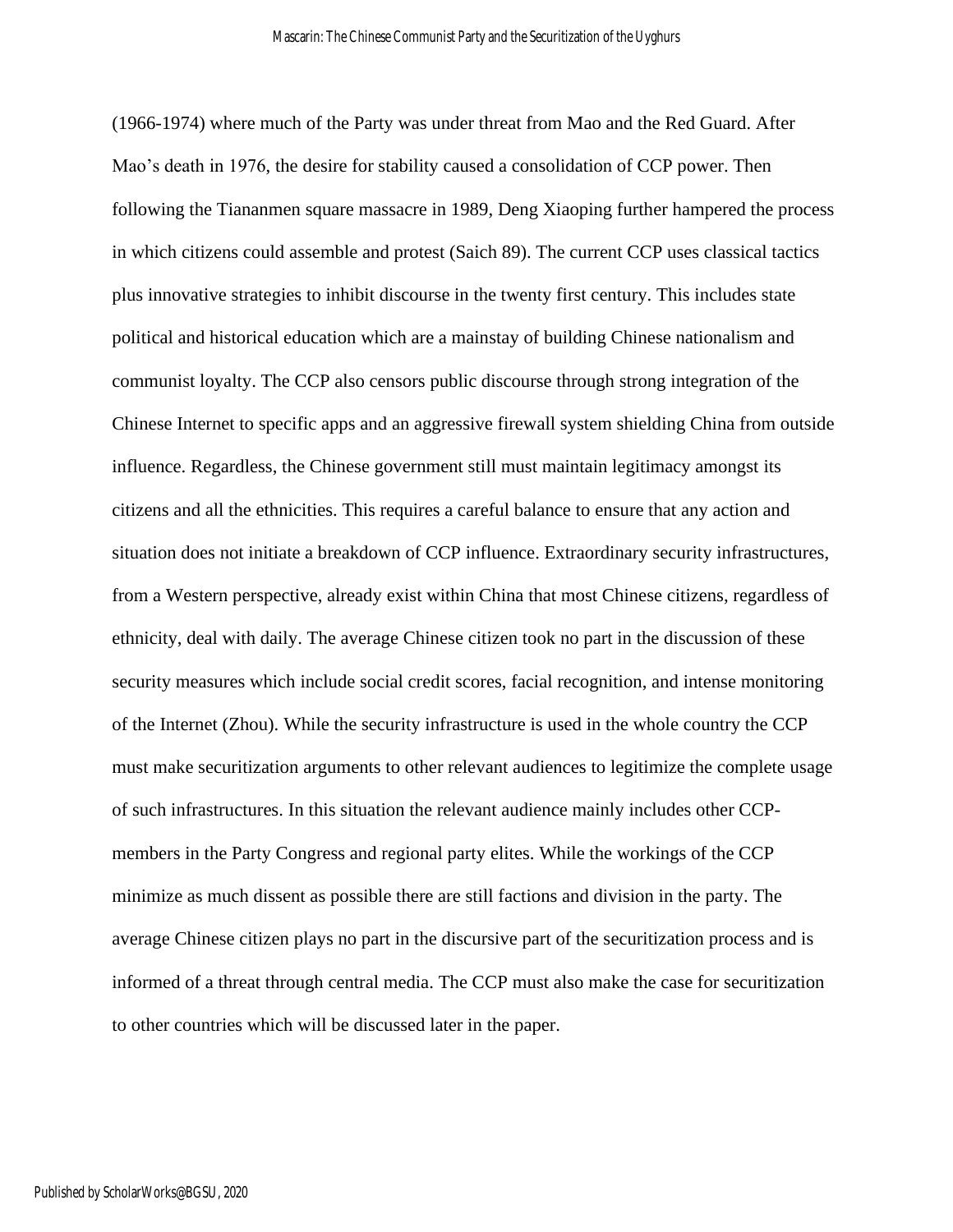In 1992, Deng Xiaoping "hypothesized continued economic reform was vital for the party's legitimacy" (Saich 86). This has become a strong tenant of the CCP and an impromptu social contract with its citizens (West). Corruption, environmental degradation, and economic injustices are recognized by the central government as threats to this economic growth. Threats to economic growth are threats to legitimacy and labelled in some sense as security threats. The central government allows for political participation in these areas at the local level. In essence, protests against threats to economic growth involve protections that were given to citizens from the central government but denied by local cadres (O'Brien 8-9). Resolution of these security issues maintains legitimacy of the central government and also strengthens local administration. Other major threats to legitimacy are separatism threats from the Uyghurs, Tibet, or the recent Hong Kong events have no approved avenue of political participation. Devolution historically is a threat to many states across the world. Losing territory claimed by an ethnic group can have significant strategic or economic losses as exemplified in Catalonia in Spain. These issues differ from other protests in China because they are aimed at the central government and selfdetermination is not recognized by the central party (O'Brien 114).

#### **Securitizing Events**

In 2001, when the United States announced the "Global War on Terror" in response to the 9/11 terrorist attacks, the CCP took the opportunity to close its border with Pakistan. It declared a military emergency in the region and conducted military exercises with 50,000 troops (Shicor 121). Furthermore, the CCP in the midst of this, announced that these actions were necessary to "safeguard the peace and stability of China's border areas," and linked the fight against "East Turkistan" forces to that of international terrorism (Eckholm). China's struggle with Uyghur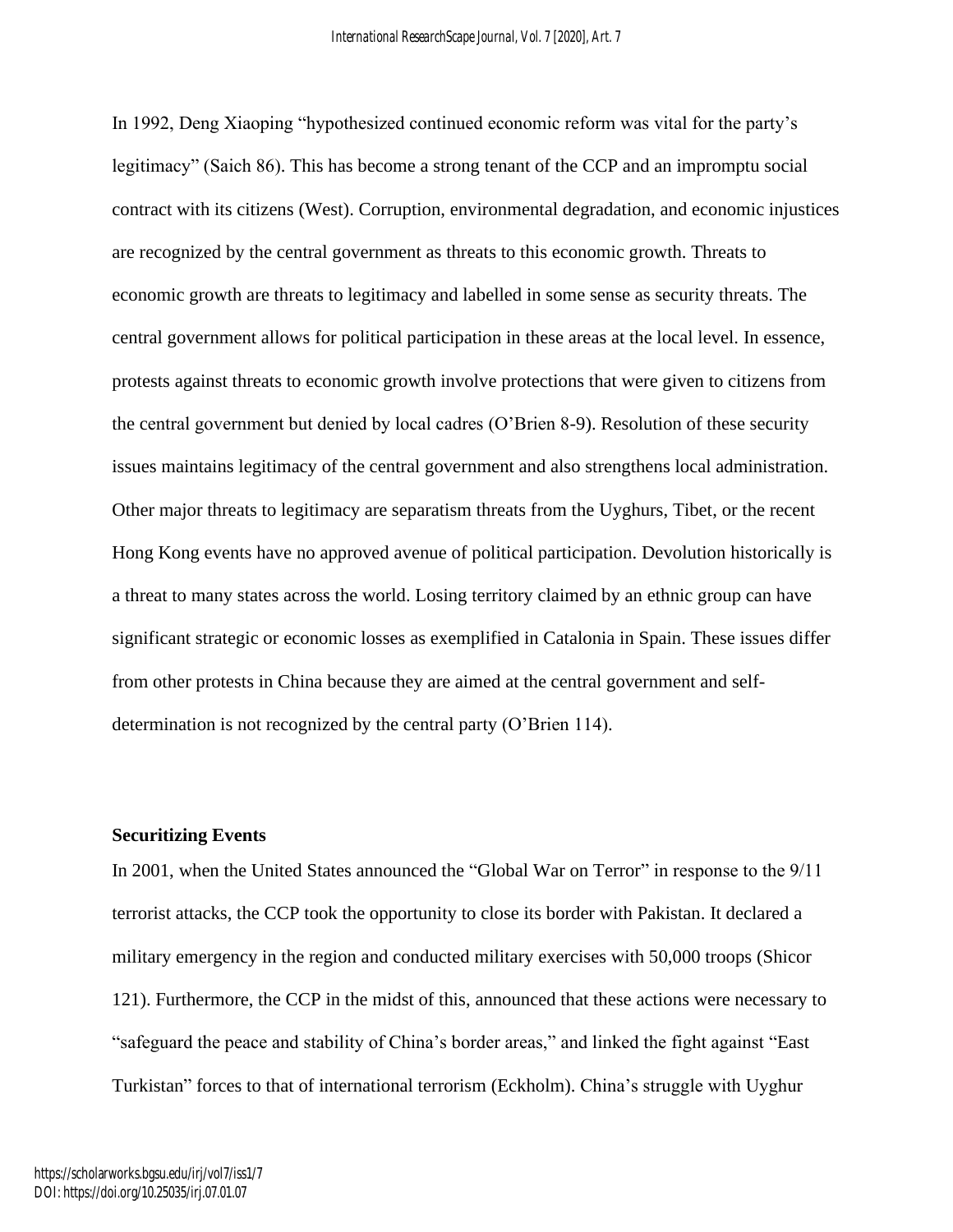separatism had been ongoing as a militant group named the East Turkistan Islamic Movement (ETIM) had been active for several years at the point. They got their namesake of East Turkistan from two short-lived states in the Xinjiang region from 1933-1934 and 1944-1949. Since 1949, there was cyclical oppression of the Uyghurs based on Beijing's policy towards Xinjiang. Still, the "War on Terror" was an appeal to convince the rest of the world, especially the West and the United States, to condone its actions against the Uyghurs.

Since then, the CCP's issues with the Uyghurs have remained alive in uprisings, most notably in 2009, during which Uyghur demonstrations in Xinjiang turned violent by targeting the Han and Hui ethnic groups. This event was extensively filmed by the police of Urumqi, the capital of Xinjiang, and broadcasted widely on Chinese Central Television (CCTV) showing the tense threat of civic unrest. These riots prompted then president Hu Jintao to leave a G8 summit early to travel to Urumqi (Gladney). Then in 2013, an ambitious but poorly executed attack occurred at Tiananmen Square, the center of Chinese politics. Five people were killed, three of which were the perpetrators who had Uyghur names. A Uyghur terrorist group named the Turkistan Islamic Party (possibly the same organization as the ETIM) agitating for Uyghur separatism claimed responsibility for the attack. This, as well as the Kunming knife attack, where 31 died, were the triggering events of the most recent wave of pressure against the Uyghurs. "The Strike Hard Campaign against violent terrorism" launched only two months after the Kunming attacks in May of 2014. Since these attacks the legal distinctions between a separatist, a critic, and a simple ethnic Uyghur have been completely blurred.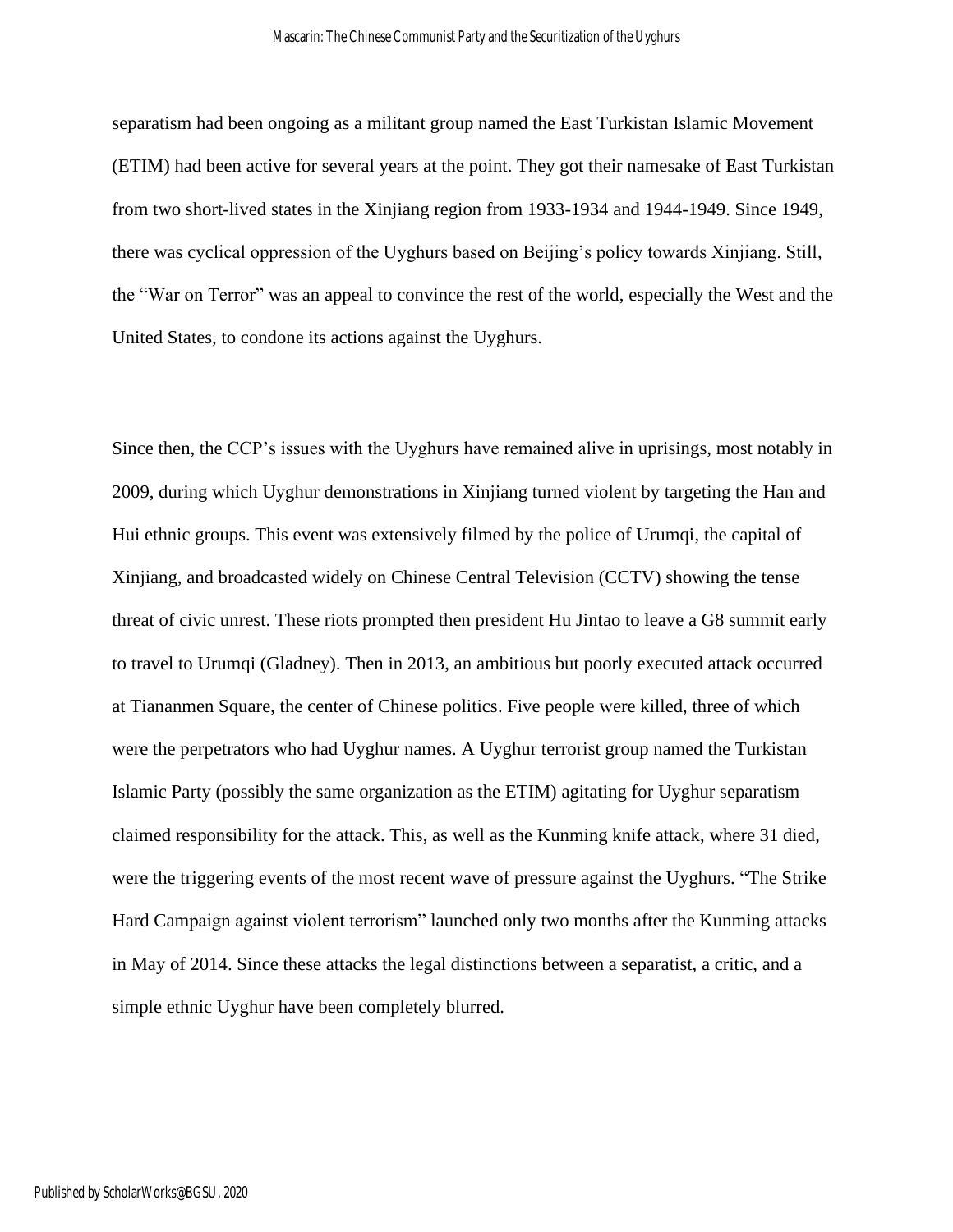#### **Referent Object**

The referent object in securitization theory are the physical objects, institutions, or values which are threatened by a security threat. The state actors need to make an argument to the relevant audience to grant them the power to take extraordinary security measures (Waever). The CCP's response to the events of 9/11, and domestic terror attacks in 2013 and 2014 shows the values that are under attack from the Uyghur separatist threat. This also needs to be augmented with a few economic and strategic factors to understand the securitizing actions.

The referent ideals that appear in CCP responses pertaining to the securitization of Xinjiang are "Stability, Development, and (Ethnic) Unity" (Quackenbush). Each are vague and not expounded upon within the immediate context. This was said by the Ministry of Foreign Affairs spokesperson Hua Chunying when she was denying human rights abuses in Xinjiang. Each value contains strong implicit implications for fellow party members, Chinese citizens, and other countries. First, and with regard to stability, Central Asia and the "Middle East" have been the genesis for instability for much of the world and was the primary target of the "Global War on Terror." The CCP marked the centrifugal forces from Central Asia early on and portrays Xinjiang with the potential as being a possible source instability. The riots and terror attacks also point to this potential to the Chinese citizens and the aftermath of these events got widely broadcast on CCTV to exacerbate fear. The common citizens are not included in the securitization discussion but the CCP still wants to provide evidence to validate their actions. Otherwise, a successful separatist campaign in one region of China would cause other groups to reframe their dealings with China (O'Brien). If the CCP were to face an ethnic breakdown it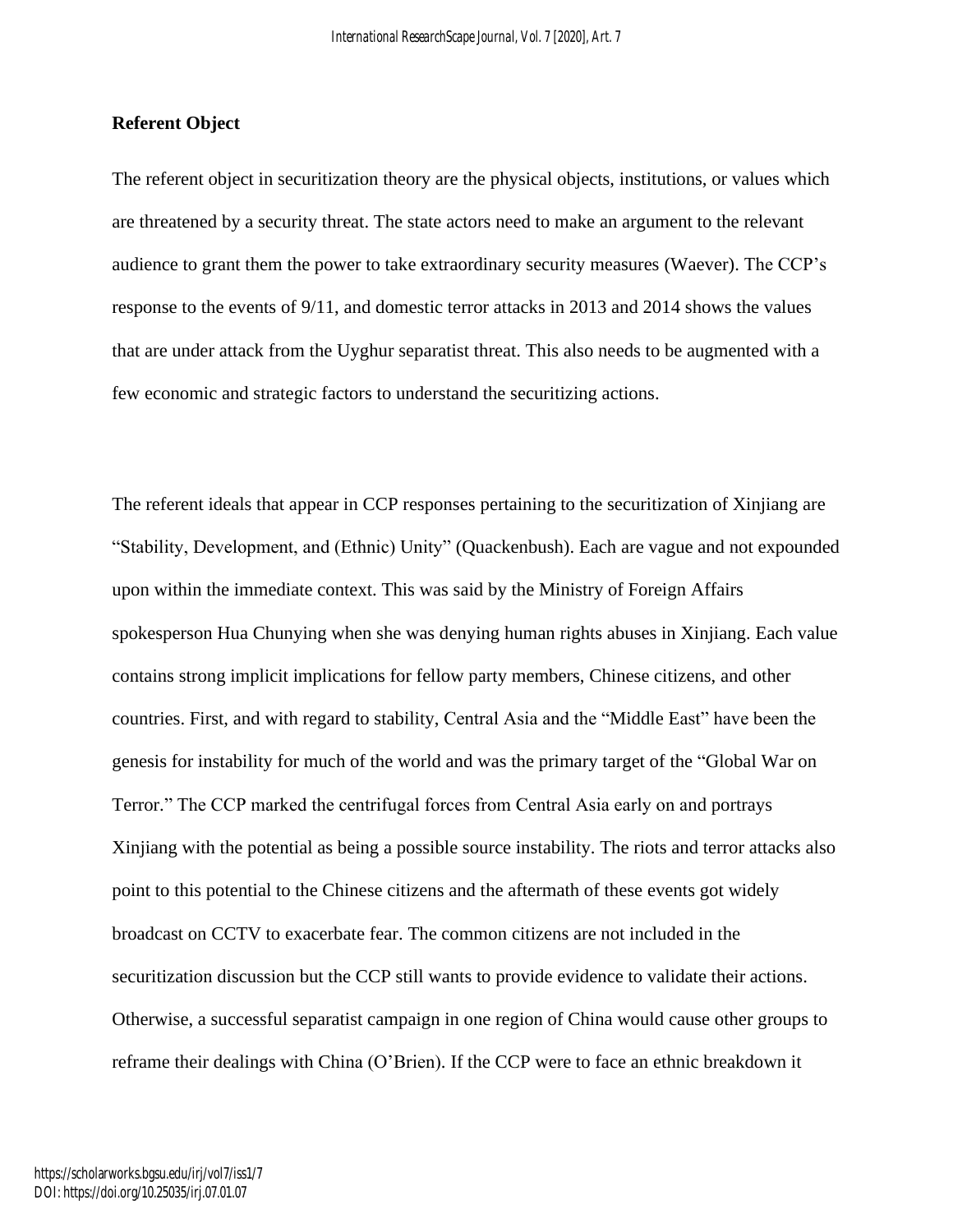could create a geographic and political instability within China which could ultimately diffuse to the international community.

Second, the threat to "development" is twofold: one is the aforementioned development of acculturating ethnicities of Xinjiang into the Han majority. The other threat is to Chinese economic and political hegemony as a superpower throughout the world. With the introduction of the "China Dream" upon Xi Jinping's ascendance to the presidency of the People's Republic of China (PRC) the aim has been to make China a superpower as opposed to the "lay low" strategies of previous presidents (Lowsen). Much like the ideal of "development", the "China Dream" is also extremely vague. The tangible aspect for the "China Dream" is the "One Belt One Road Initiative", which utilizes Xinjiang as a key transit route. To complete the land route into Europe, China needs to project power into neighboring Central Asian countries such as Kazakhstan, which cannot be achieved without a developed and stable center. The economic belt and the acculturation of the Uyghurs are seen as a necessity to continue Deng's theory of economic growth.

Thirdly, the final ideal is ethnic unity. In CCP's philosophy a devolution would not only hurt the Han but other ethnicities as well. Xi Jinping stated that with the violence, "social stability will suffer shocks, the general unity of people of every ethnicity will be damaged, and the broad outlook for reform, development and stability will be affected" (Ramzy & Buckley). To Xi, all the referent objects are interrelated. In the case of Xinjiang, it is resource rich and strategically important. The ability to truly develop these resources would only come from the central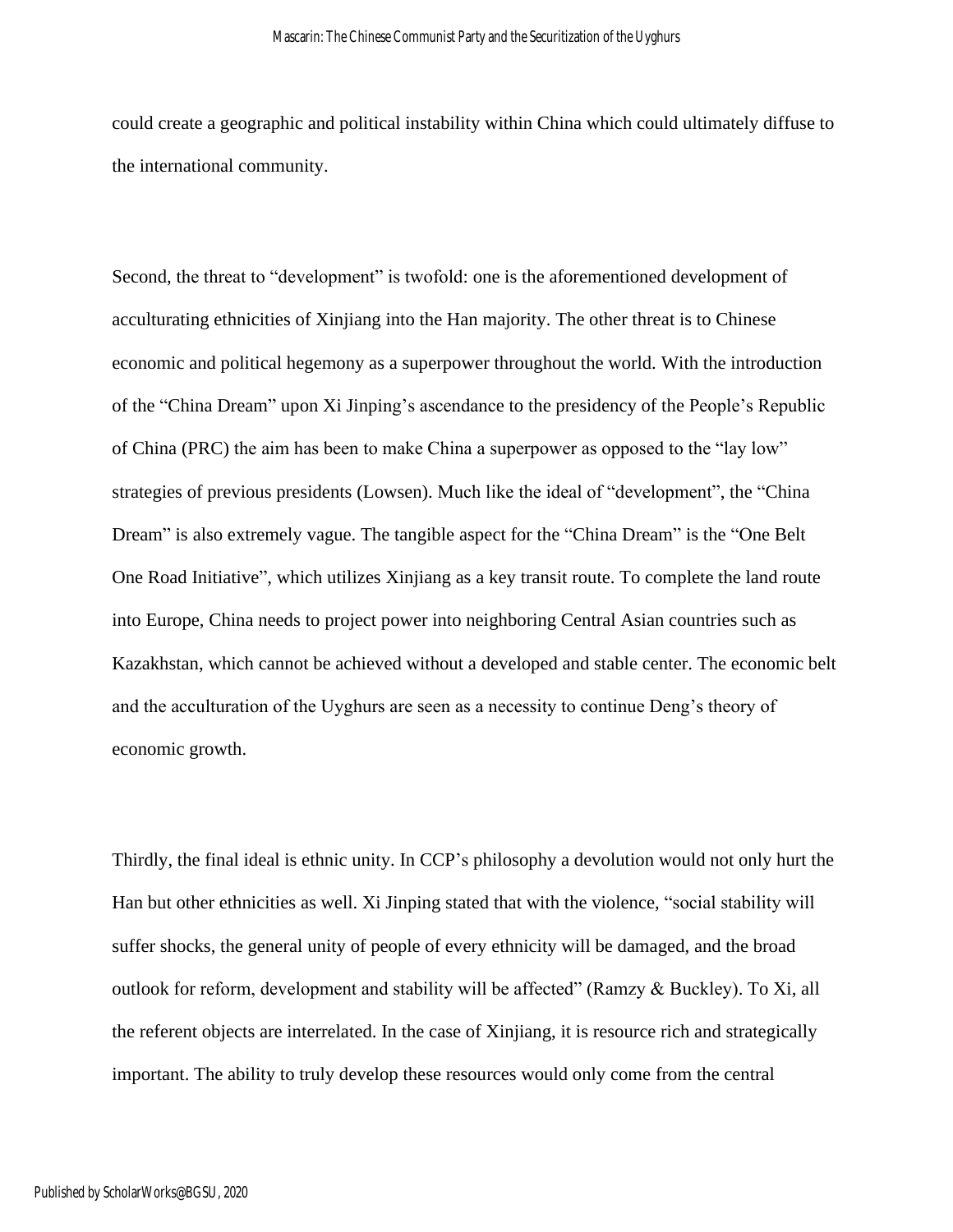government. Therefore, ethnic unity is not only patriotic but necessary so that everyone, including the Han, can reap the benefits of development. Each value is necessary to achieve the "China Dream" and become a global superpower. It is important not to disregard these ideals as empty rhetoric since words have implications regardless of their veracity.

## **Securitizing Measures**

Xi Jinping stated internally that he believes the root cause is "Islamic Extremism" and that "economic development does not automatically bring lasting order and security" (Ramzy & Buckley). Firstly, Xi Jinping's statements predicate that the problem is indeed a cultural one and the prescription for which was indoctrination away from extremism. Secondly the CCP theory of accruing legitimacy from the Uyghurs through economic development has been negated. While Xi originally did not propose a detailed solution to the Uyghur situation he did believe that it would require a widescale "period of painful, interventionary treatment" (Ramzy & Buckley).

In response to the 2013 and 2014 terror attacks the CCP passed the "Counter Terrorism Law of the People's Republic of China" on December 27, 2015. It is a 97-article long law which outlines the directives, definitions, and responsibilities to combat terror. This law broadened the legal scope of terrorist behavior (ChineseLawTranslate). At the same time the CCP started to inhibit Uyghur culture by changing education. Freedom House found that indoctrination is more prevalent in Xinjiang for Muslim minority students (Cook). and in 2014 education of the Uyghur language was banned (Chao & Henderson).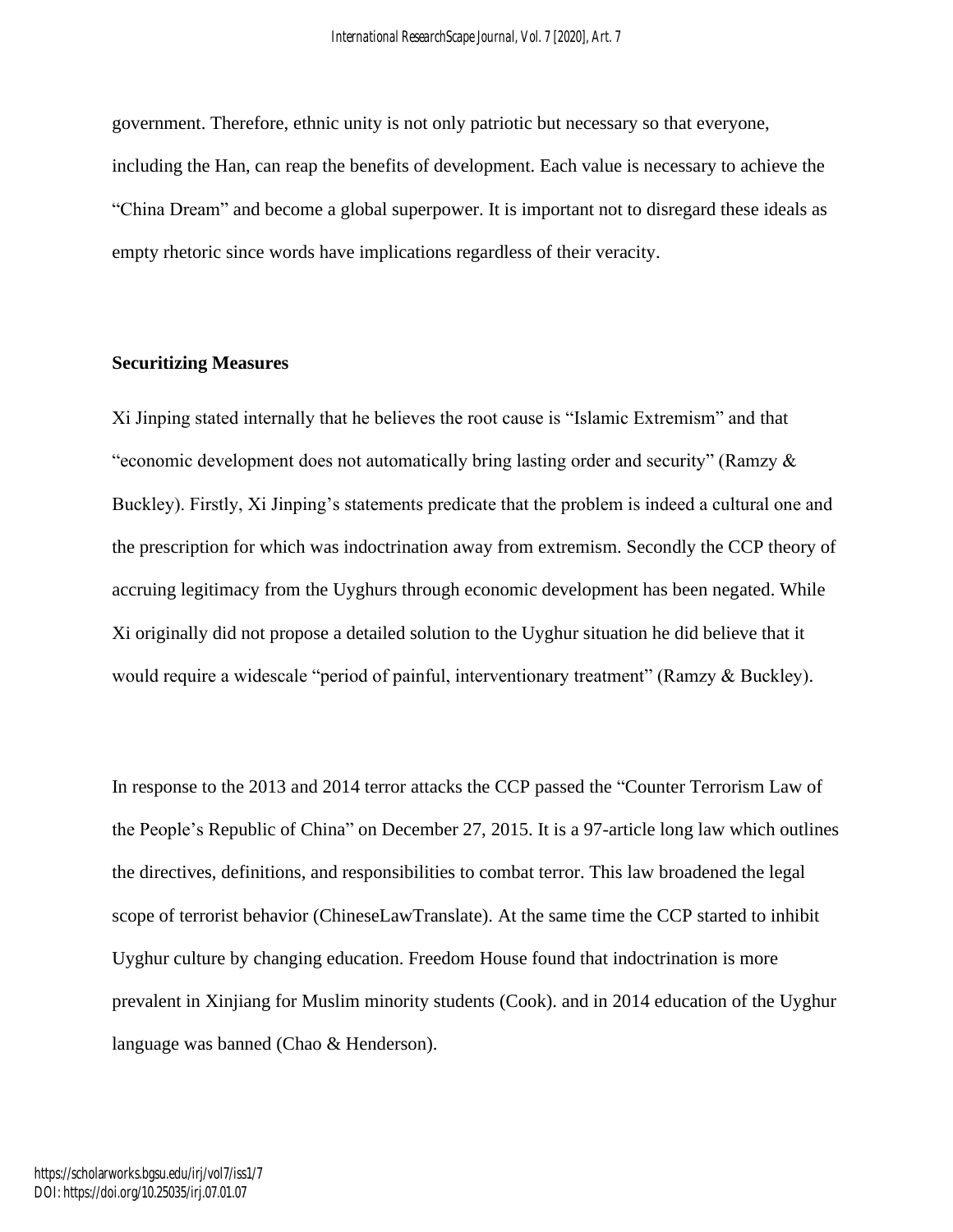Xi Jinping prescribed indoctrination but it was not carried out widescale in the form of physical camps until 2016 with the new party secretary of Xinjiang, Chen Quanguo. He was the party secretary of Tibet (Xizang), which had its own ethnic separatist struggle, and had a reputation for being a hardliner by increasing surveillance and cracking down on separatism. At first the camps were held secret. In the leaked telegram released by the ICIJ it calls for "strict secrecy" (ICIJ) at the end the directive not allowing cameras into the camps. The camps were uncovered when satellite imagery revealed their existence. The Chinese government responded that these centers were for "vocational training" and that the Uyghurs had entered of their own volition. At the same time stories of Uyghurs who were discharged from the camps and fled China made claims of human rights abuses and torture (Chao and Henderson).

The academic priorities of the "education camps" in Xinjiang are "Language (Mandarin), law, and skills, make remedial mandarin studies the top priority" (ICIJ). The CCP imposes their ethnocentric view upon the Uyghurs and other ethnicities. By mandating ethnicities to learn the Mandarin language and Han culture they hope to achieve "de-extremification" (ICIJ). This is also accompanied with more extensive technological and physical surveillance in Xinjiang. These systems are used to determine extremists, locate, and incarcerate them.

#### **Discussion**

The ethical problem with the Chinese ethnocentric ideology being applied to solve an extremist issue is that the act of determining who is a true separatist and a member of a "backwards" culture is irrelevant. While Xi Jinping does not call for the eradication of the Islamic Uyghurs,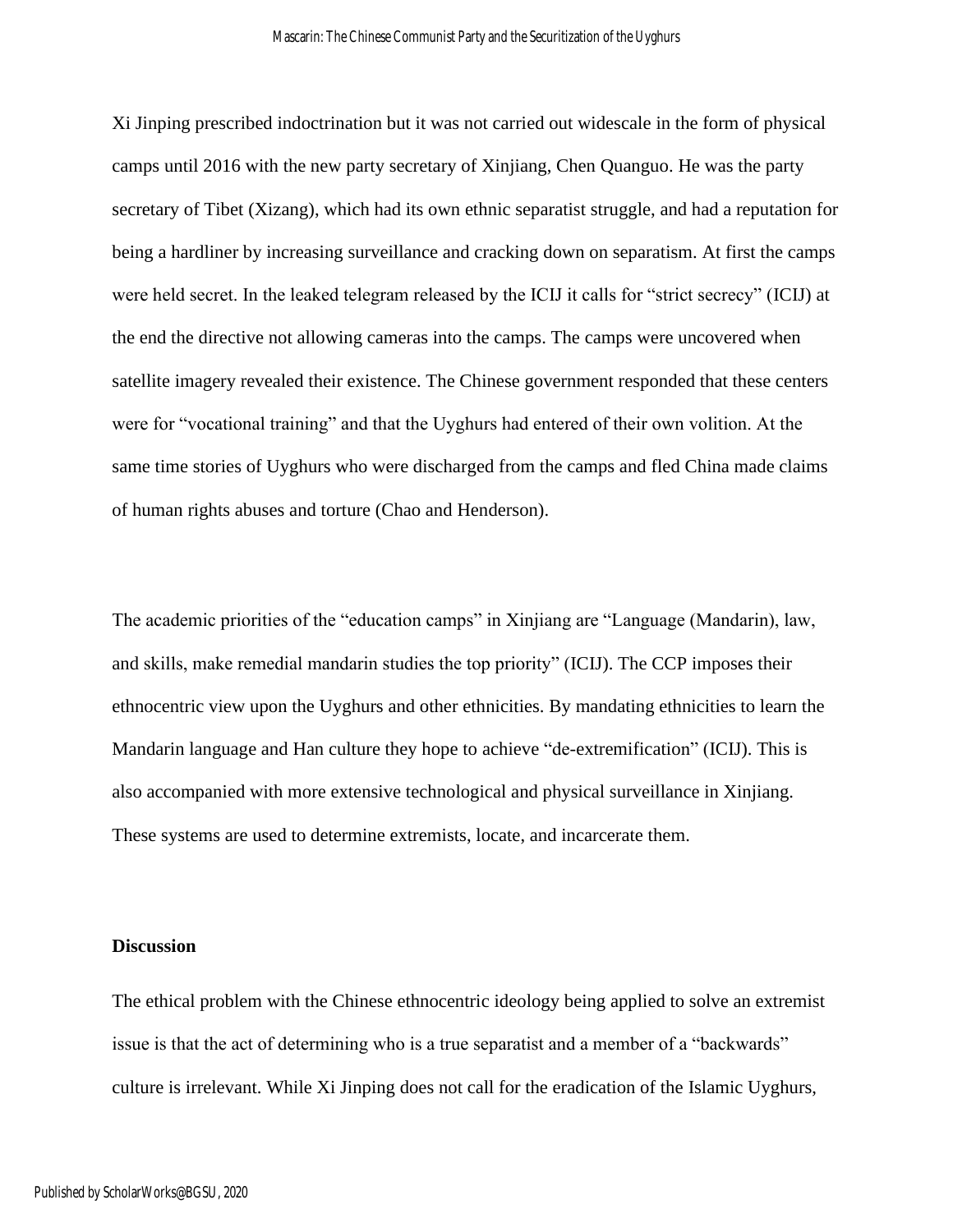his diagnosis of the situation as a cultural-religious problem requires Uyghur culture to be aggressively opposed (Ramzy  $\&$  Buckley). The incarceration camps and the policies of the CCP are meant to weaken and destroy cultural practices of the Uyghurs. If the culture deemed the problem exists in any manner outside of state, then the process of "de-extremification" will not end until that culture is virtually cleansed of values and traditions that the state deems harmful. The Office of The United Nations High Commissioner of Human Rights (OHCHR) has criticized the new counterterrorism law, stating that it is vague, and allowing for the "conflat(ion of) 'terrorism' with 'extremism' linked to religious belief and practice, giving scope for the penalization of peaceful expression of… Uyghur identity or manifestation of religious identity" (Aoláin 5). They have not recognized that what is happening to the Uyghurs could be considered cultural genocide, which is "the purposeful weakening and ultimate destruction of cultural practices and values of feared out-groups" (Davidson 18-19). An adoption of this framework would be beneficial to understanding the more frequent methods of ethnic oppression in China and other multi-ethnic states.

In the case of China there are no options for ethnicities like the Uyghurs to express civic dissent. Due to the counterterrorism law forms of nonviolent dissent are legally indistinguishable from violent ones and are met with incarceration. It includes individuals who are religious or culturally expressive who are not fundamentalists, separatists, or violent. It even includes Uyghurs with political capital in administering Xinjiang (Regencia). Leveraging structural violence against innocent members of an ethnic group increase the potential for extremization. Much like the Israel-Palestine conflict, or Kashmir, the securitizing actions made by the central government in attempt to alter the circumstances for civil unrest and terrorism only make them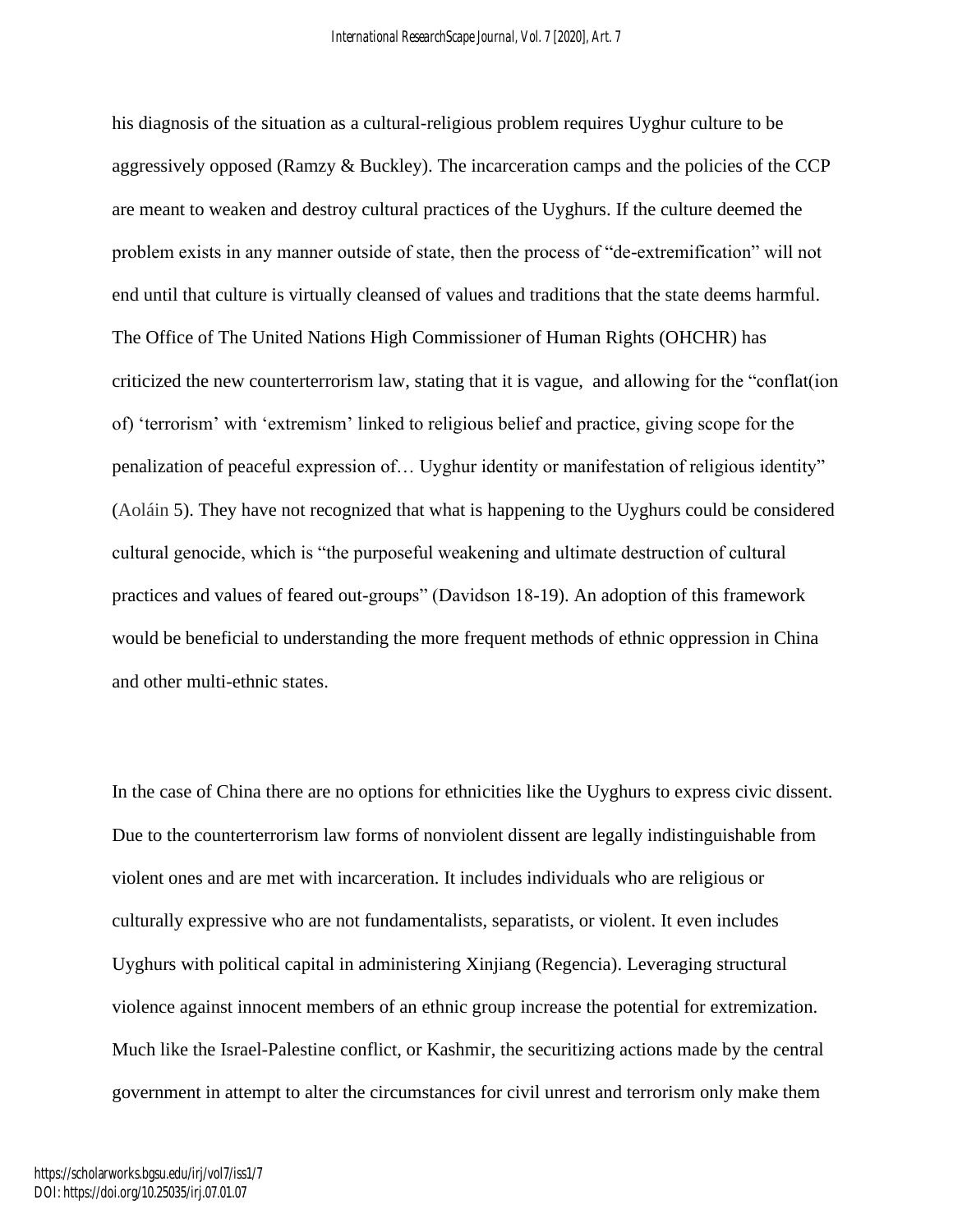more likely (Clarke). When David Chao talked to a community of exiled Uyghurs living in Turkey, they were overwhelmingly in favor of separatism from China stating they had "no other option" (Chao & Henderson).

The international response, despite the OHCHR letter and leaked documents, has been minimal. Historically the international community is hesitant to respond substantially to a human rights violation and there is no precedent against a superpower like China. The traditional methods of intervention such as through the UN's "Responsibility to Protect" or economic sanctions appear unlikely. Pakistan, which uphold the value of Islamic brotherhood, when asked about the Uyghur situation either deflect to or agree with the CCP (Khan). States like Pakistan have become dependent on foreign investment from China. Western powers that may use economic sanctions are so economically intertwined with China that there would be serious consequences with losing a trade partner. A former Canadian diplomat shows the apprehensions to sanctions saying "They can probably hurt us more than we can hurt them. I sense we won't win that game" (Mayberry). There is no functional process for the international community to respond to the human rights abuses against the Uyghurs or any other ethnic minority. The economic and political power that China wields is enough of a deterrent from any result producing policing of human rights at the international level.

#### **Conclusion**

China regards the Yugoslavic breakdown and end of the Soviet Union as an example for what to avoid (Ramzy & Buckley). The CCP wants to avoid a situation like that from happening in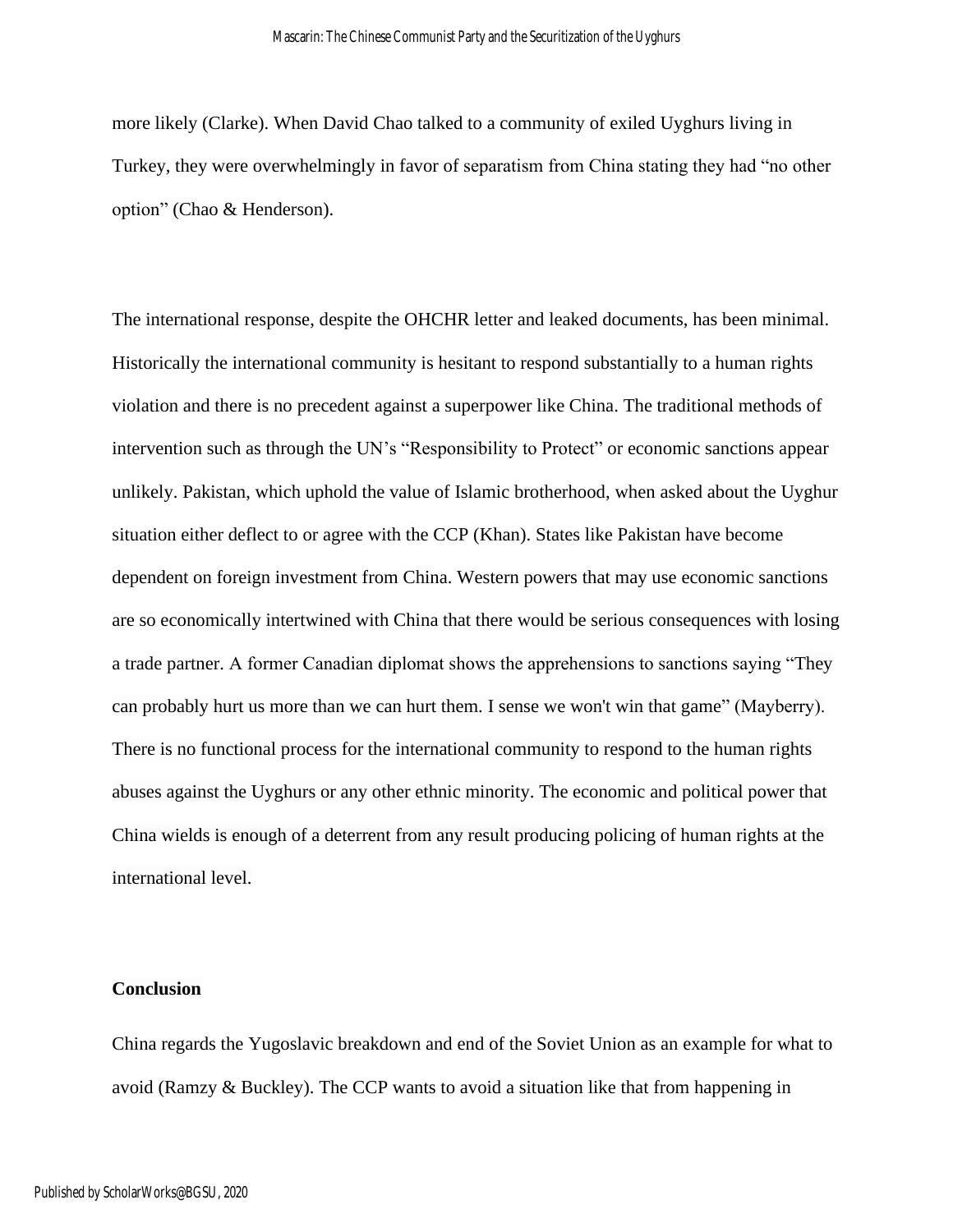China and no longer believes economic prosperity will be the solution. Therefore, they must turn to other methods of insuring unity. Large states like China are faced with limited traditional options of controlling ethnicities agitating for independence because of the quick and instantaneous flow of information. The Chinese government and other multi-ethnic states will more likely focus on forms of oppression that will be aggressive, but not lethal. These methods will have more considerations for secrecy in the information age and be more effective than traditional methods.

For the Uyghurs specifically the current response by the OHCHR and the leaked documents aid their case against the CCP in the international community. Still, the international community will need to develop new frameworks with legal ramifications to stop human rights abuses. New research will need to be done about the situation in Xinjiang as more information gets leaked and published concerning the technological ramifications of China's security system. Similar studies with this approach should also be done in other multi-ethnic states which oppress ethnic minorities. Current rhetoric about China in the international community states that as a new superpower they are acting as an alternative model to the West. Unfortunately, it seems possible that more states under China's influence will see such securitization methods as viable to handling ethnic separatism.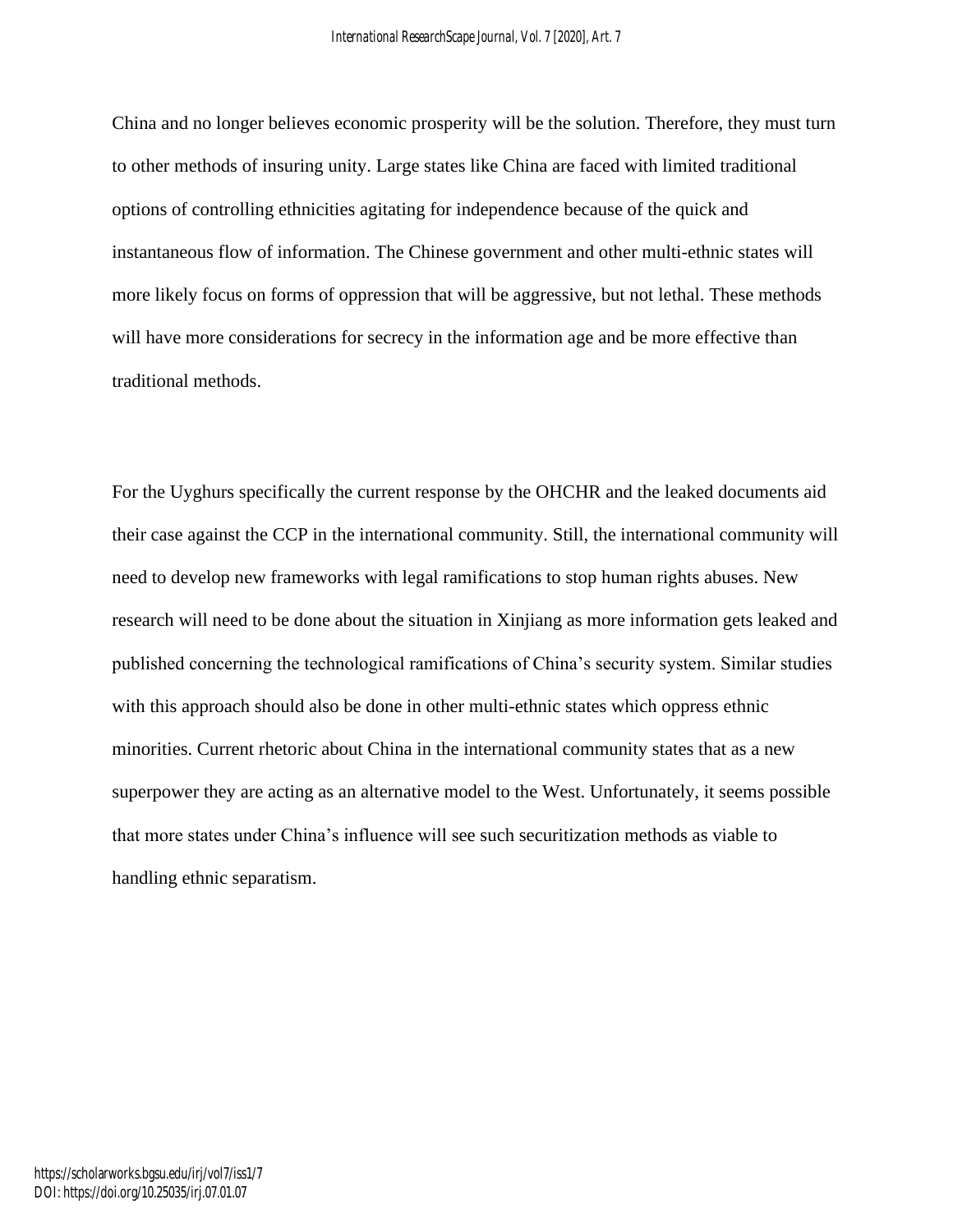#### **Bibliography**

Aoláin, Fionnuala "OL CHN 18/2019", 2019. Retrieved from

[www.ohchr.org/Documents/Issues/Terrorism/SR/OL\\_CHN\\_18\\_2019.pdf.](http://www.ohchr.org/Documents/Issues/Terrorism/SR/OL_CHN_18_2019.pdf) Accessed 24 November 2019.

Balzacq, Thierry. *Securitization Theory: How Security Problems Emerge and Dissolve*. Routledge, Milton Park, Abingdon, Oxon;New York;, 2011.

- Bulag, Uradyn E. "Nationality." *Afterlives of Chinese Communism: Political Concepts from Mao to Xi*, edited by Christian Sorace et al., ANU Press, Australia, 2019, pp. 149–154. *JSTOR*, www.jstor.org/stable/j.ctvk3gng9.27. Accessed 15 Ocr 2020.
- Chao, Steve, and Jeni Henderson. "Uighurs: Nowhere To Call Home | 101 East." Youtube, uploaded by Al Jazeera English, 31 January 2019,

[www.youtube.com/watch?v=lG23BPrP3qQ&t=214s.](http://www.youtube.com/watch?v=lG23BPrP3qQ&t=214s) Accessed 13 Oct 2019.

Clarke, Michael. "China and the Uyghurs: The "Palestinization" of Xinjiang?" *Middle East Policy*, vol. 22, no. 3, 2015, pp. 127-146. *Wiley Online Library*, doi: [10.1111/mepo.12148.](https://doi-org.ezproxy.bgsu.edu/10.1111/mepo.12148) Accessed 16 Nov 2019.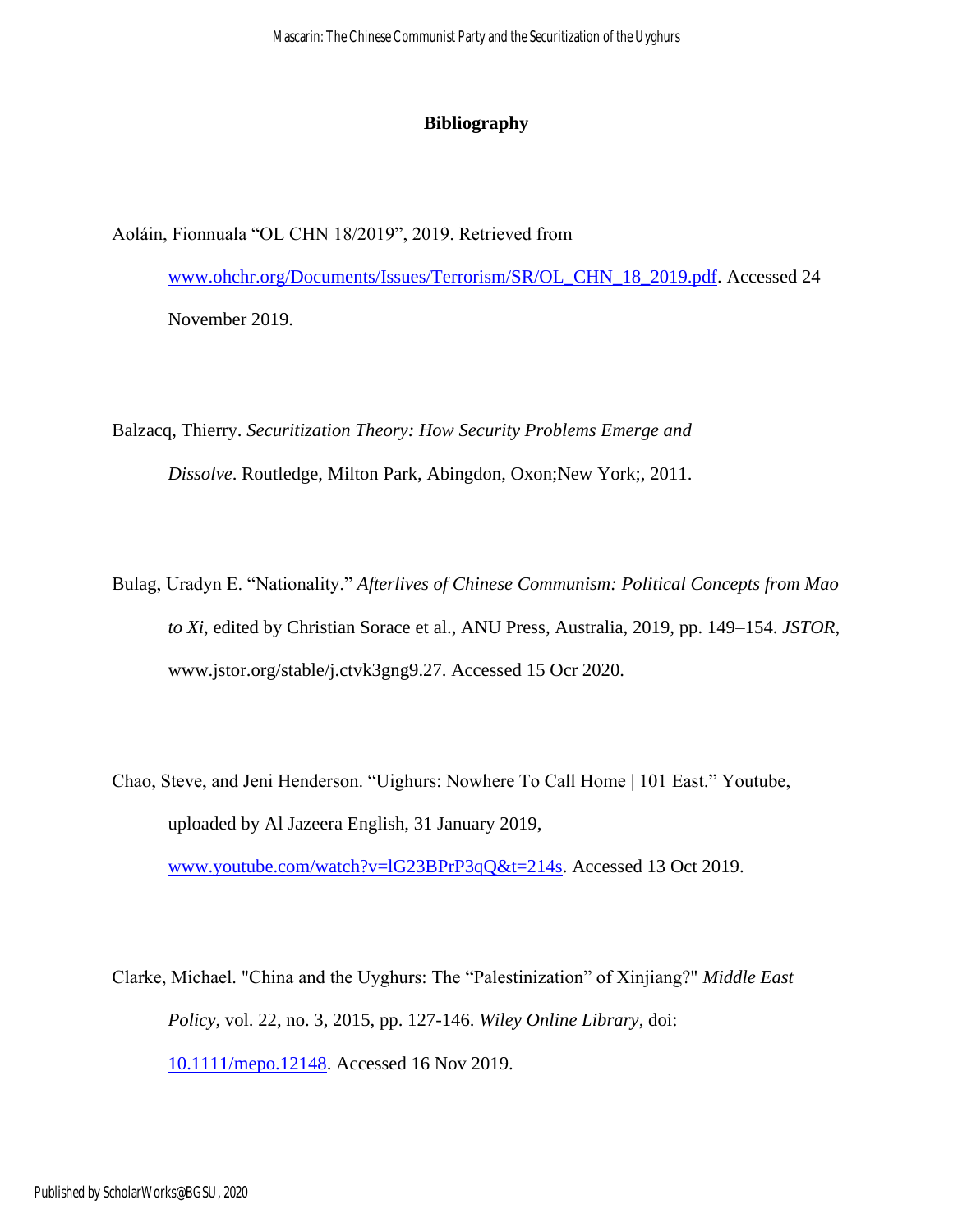Collins, Neil, and Andrew Cottey. *Understanding Chinese Politics: An Introduction to Government in the People's Republic of China*. Manchester University Press, Manchester, 2012.

Davidson, Lawrence, 1945. *Cultural Genocide*. Rutgers University Press, New Brunswick, N.J, 2012.

Gladney, Dru. "China's Ethnic Tinderbox." *BBC News*, BBC, 9 July 2009, news.bbc.co.uk/2/hi/asia-pacific/8141867.stm. Accessed 4 Dec 2019.

Hansen, Mette H. *Frontier People: Han Settlers in Minority Areas of China*. UBC Press, Vancouver, 2005.

ICIJ. "Read the China Cables Documents." ICIJ, International Consortium of Investigative Journalists, 24 Nov. 2019, [www.icij.org/investigations/china-cables/read-the-china](http://www.icij.org/investigations/china-cables/read-the-china-cables-documents/)[cables-documents/.](http://www.icij.org/investigations/china-cables/read-the-china-cables-documents/) Accessed 25 Nov 2019.

Khan, Imran. Interview Mohammed Jamjood. "Imran Khan on 'genocide' in Kashmir and possible war with India" *Talk to Al Jazeera*, 14 Sep 2019, Youtube, uploaded by Al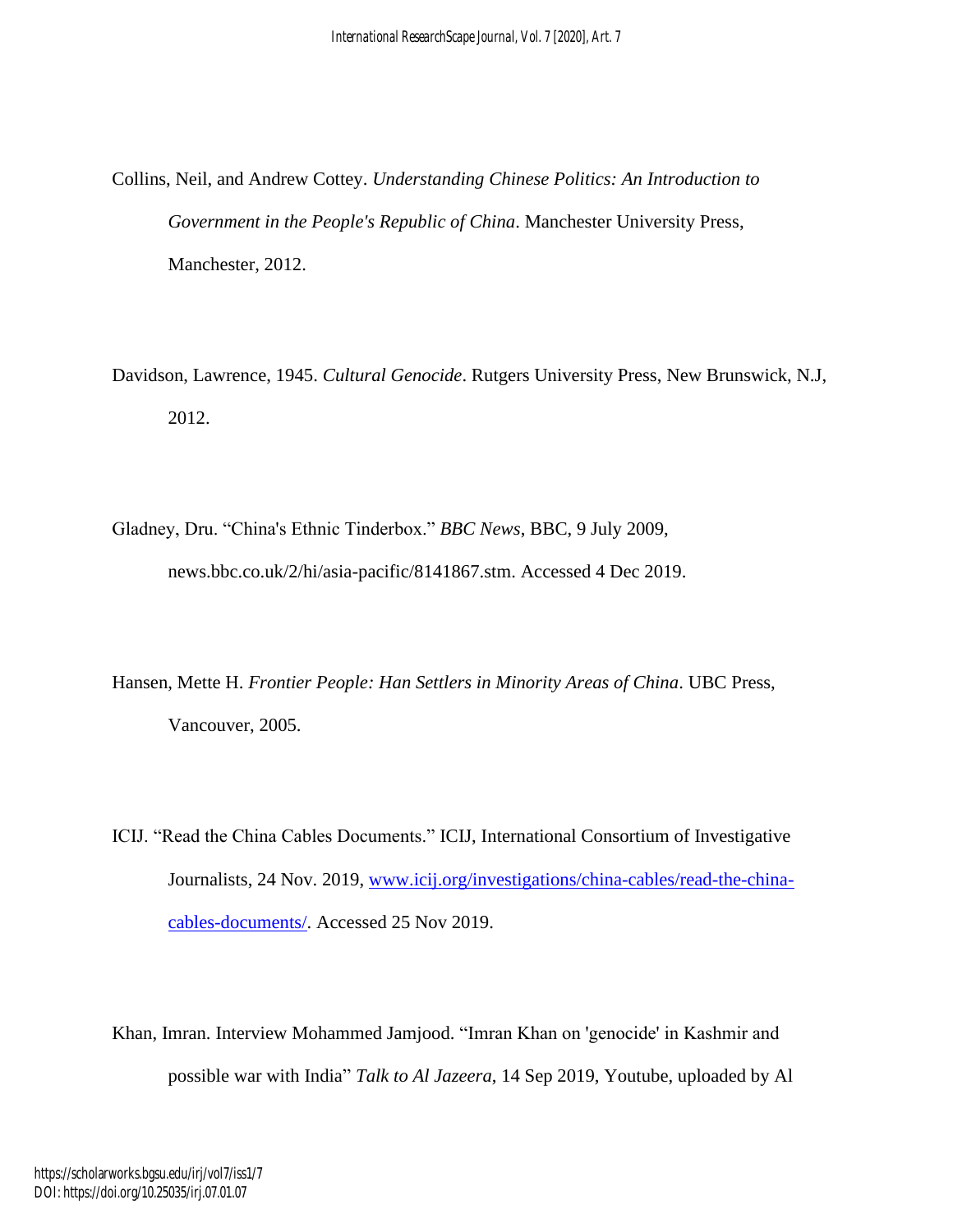Jazeera English, [https://www.youtube.com/watch?v=SpfaJtrTMfc.](https://www.youtube.com/watch?v=SpfaJtrTMfc) Accessed 11 Dec 2019.

Lowsen, Ben. "China's New Maximalism in Three Slogans." – *The Diplomat*, For The Diplomat, 30 Jan. 2019, thediplomat.com/2019/01/chinas-new-maximalism-in-three-slogans/. Accessed 12 Dec 2019.

Mayberry, Kate. "'Absolute Priority': Canada Promises to Push China on Detentions." *Canada News | Al Jazeera*, Al Jazeera, 10 Dec. 2019, [www.aljazeera.com/news/2019/12/absolute-priority-canada-promises-push-china](http://www.aljazeera.com/news/2019/12/absolute-priority-canada-promises-push-china-detentions-191210033222963.html)[detentions-191210033222963.html.](http://www.aljazeera.com/news/2019/12/absolute-priority-canada-promises-push-china-detentions-191210033222963.html) Accessed 11 Dec 2019.

Millward, James and Nanijan Tursun. "Political History and Stratefies of Control." *Xinjiang: China's Muslim Borderland*, edited by Frederick Starr, Shapie, 2004, pp.63-100.

O'Brien, Kevin J., 1957, and Lianjiang Li. *Rightful Resistance in Rural China*. Cambridge University Press, New York, 2006.

Quackenbush, Casey. "Rights Group Warns of 'Massive Crackdown' on China's Muslims." *Time*, Time, 10 Sept. 2018, time.com/5391300/china-hrw-muslim-uighur/. Accessed 9 Dec 2019.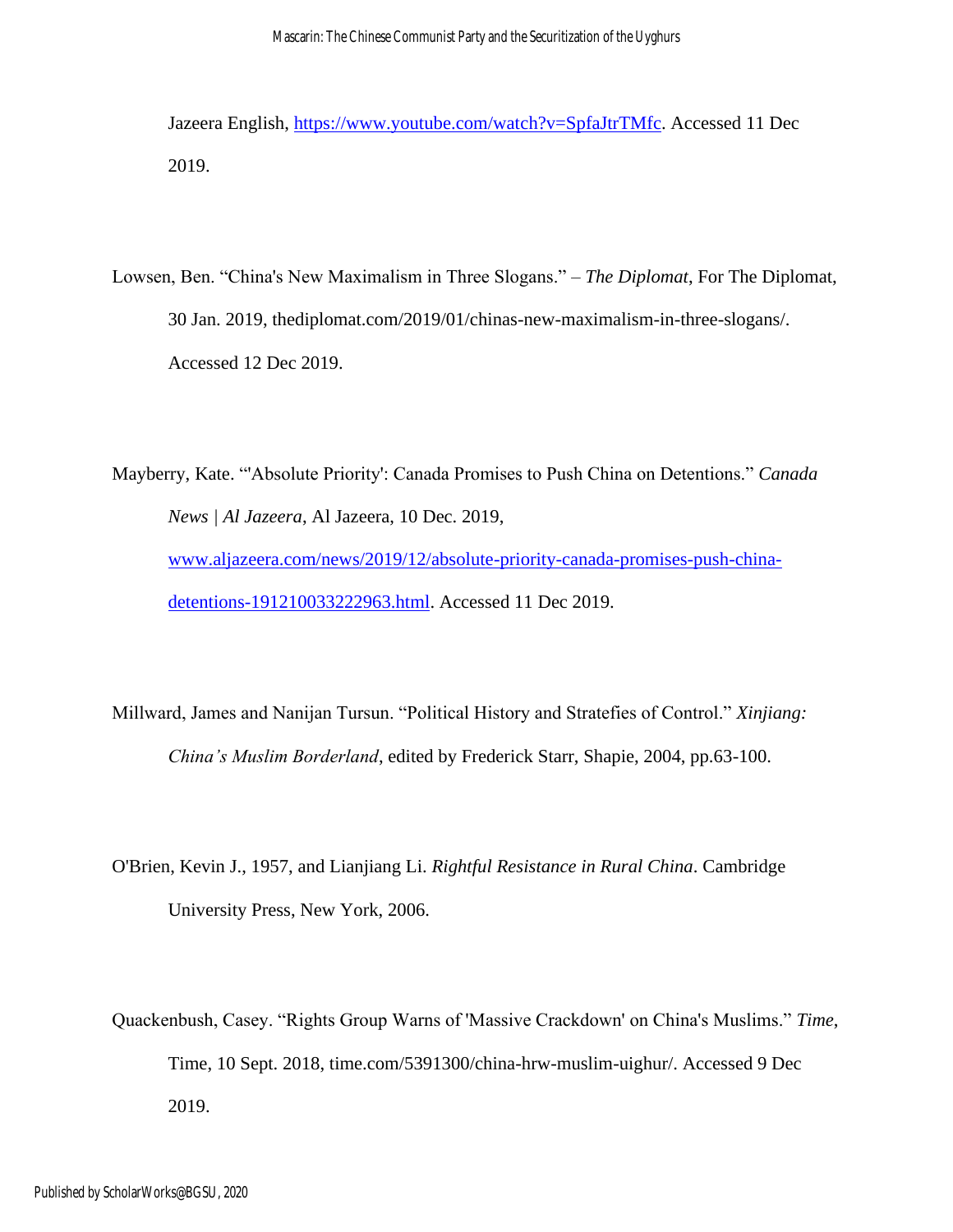Ramzy, Austin, and Chris Buckley. "'Absolutely No Mercy': Leaked Files Expose How China Organized Mass Detentions of Muslims." *The New York Times*, The New York Times, 16 Nov. 2019, [www.nytimes.com/interactive/2019/11/16/world/asia/china-xinjiang](http://www.nytimes.com/interactive/2019/11/16/world/asia/china-xinjiang-documents.html?campaignId=7JFJX)[documents.html?campaignId=7JFJX.](http://www.nytimes.com/interactive/2019/11/16/world/asia/china-xinjiang-documents.html?campaignId=7JFJX) Accessed 20 Nov 2019.

Regencia, Ted. "Communist Loyalty No Shield for Uighurs from Chinese Detention." *China News | Al Jazeera*, Al Jazeera, 25 Oct. 2019, [www.aljazeera.com/news/2019/09/communist-loyalty-shield-uighurs-chinese-detention-](http://www.aljazeera.com/news/2019/09/communist-loyalty-shield-uighurs-chinese-detention-190930083432183.html)[190930083432183.html.](http://www.aljazeera.com/news/2019/09/communist-loyalty-shield-uighurs-chinese-detention-190930083432183.html) Accessed Nov 29 2019.

Saich, Tony. *Governance and Politics of China*. Palgrave Macmillan, New York;Houndmills, Basingstoke, Hampshire;, 2011.

Shicor, Yitzhag. "The Great Wall of Steel: Military and Strategy in Xinjiang." *Xinjiang: China's Muslim Borderland*, edited by Frederick Starr, Sharpie, 2004, pp.120-160.

Spence, Jonathan D. *Mao Zedong: A LIFE*. Kindle Version, Penguin, 2006.

Starr, S. F., editor. *Xinjiang: China's Muslim Borderland*. M.E. Sharpe Inc, Armonk, N.Y, 2004.